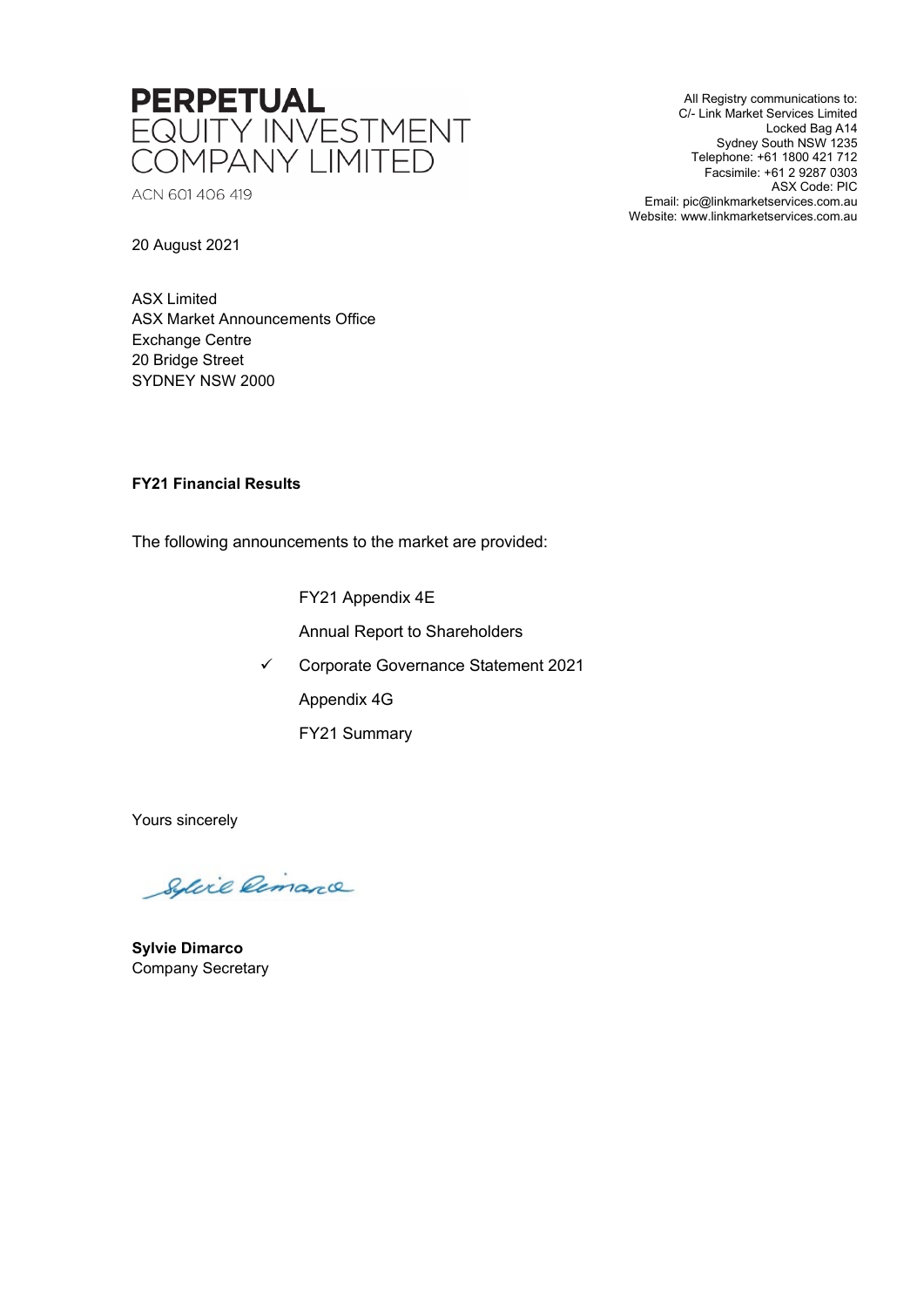# **PERPETUAL EQUITY INVESTMENT COMPANY LIMITED**

2021 CORPORATE **GOVERNANCE STATEMENT** 

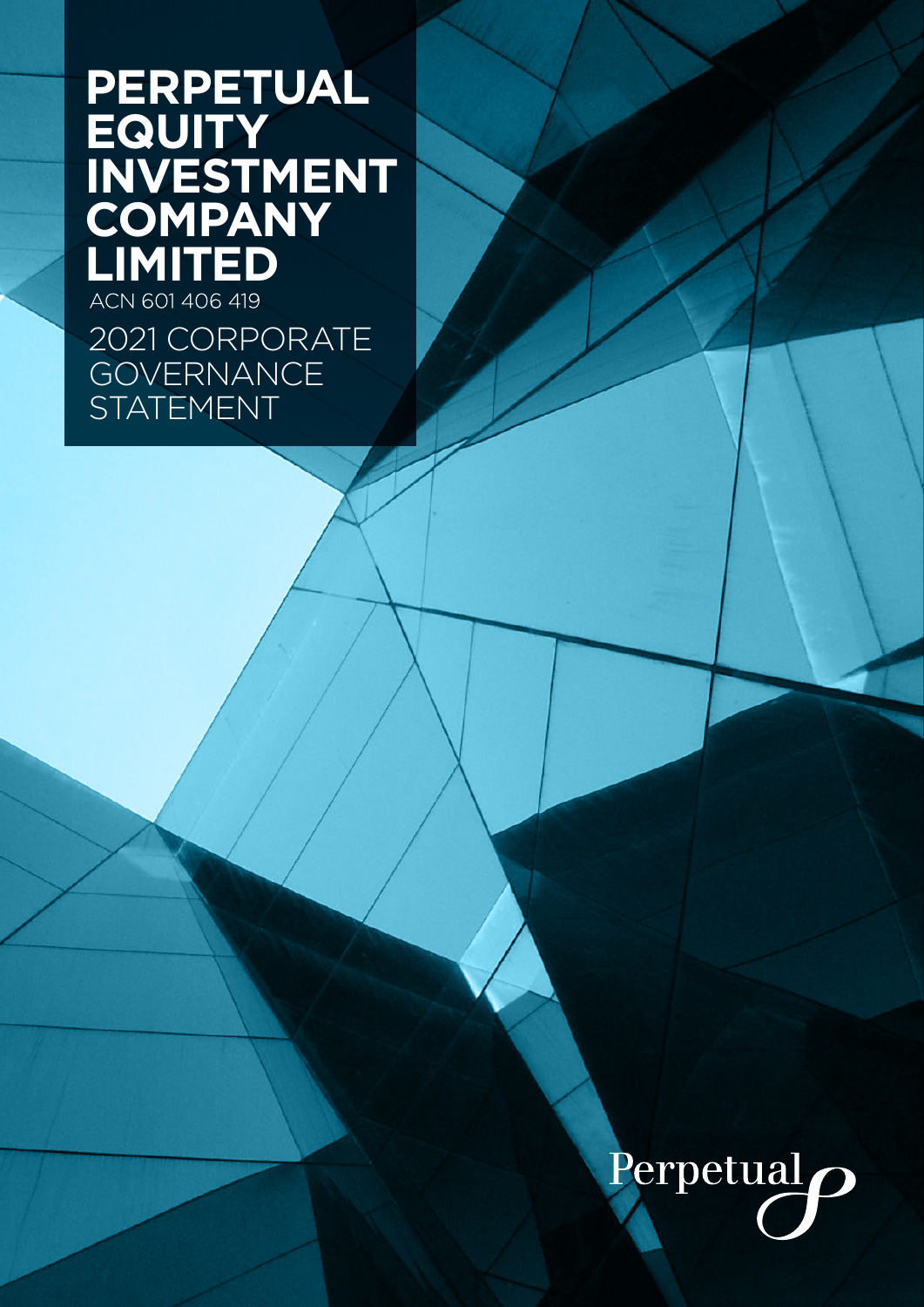

# **INTRODUCTION**

Perpetual Equity Investment Company Limited (the **Company**) is a listed investment company. Its shares are quoted on the Australian Securities Exchange (**ASX**). The Company invests predominantly in Australian listed securities with typically a midcap bias and cash, deposit products and senior debt, together with opportunistic allocations to global listed securities.

The Board of the Company (**Board**) is committed to the highest standards of corporate governance that are appropriate for the Company, recognising that the day-to-day management of the Company is undertaken by Perpetual Investment Management Limited (**Manager**) in accordance with the Management Agreement between the Company and the Manager (**Management Agreement**). This Corporate Governance Statement (**Statement**) sets out the Company's approach to corporate governance in light of these governance arrangements.

The Company has maintained high standards of governance arrangements over the financial year ended 30 June 2021 (**FY2021**).

The relevant policies and charters referred to in this Statement are available in full on the Company's website:

**[https://www.perpetualequity.com.au/](https://www.perpetualequity.com.au/about/corporate-governance) [about/corporate-governance](https://www.perpetualequity.com.au/about/corporate-governance)**

References to the Company's Annual Report are to the Company's Annual Report for FY2021 lodged with the ASX on 20 August 2021.

#### ASX CORPORATE GOVERNANCE COUNCIL PRINCIPLES AND RECOMMENDATIONS

This Statement reports against the 4th edition of the ASX Corporate Governance Council Principles and Recommendations (**ASX Principles**). Where the Company, after due consideration, has adopted corporate governance practices that depart from an ASX Principle, the Statement sets out the reasons for the departure.

This Statement has been approved by the Board and is current to 20 August 2021 except where otherwise indicated.

# FRAMEWORK

The workings of the Company, and the responsibilities and duties of its officers, are regulated by the:

- Corporations Act;
- ASX Listing Rules;
- Company's Constitution:
- Board and Committee Charters and Company policies; and
- • general law.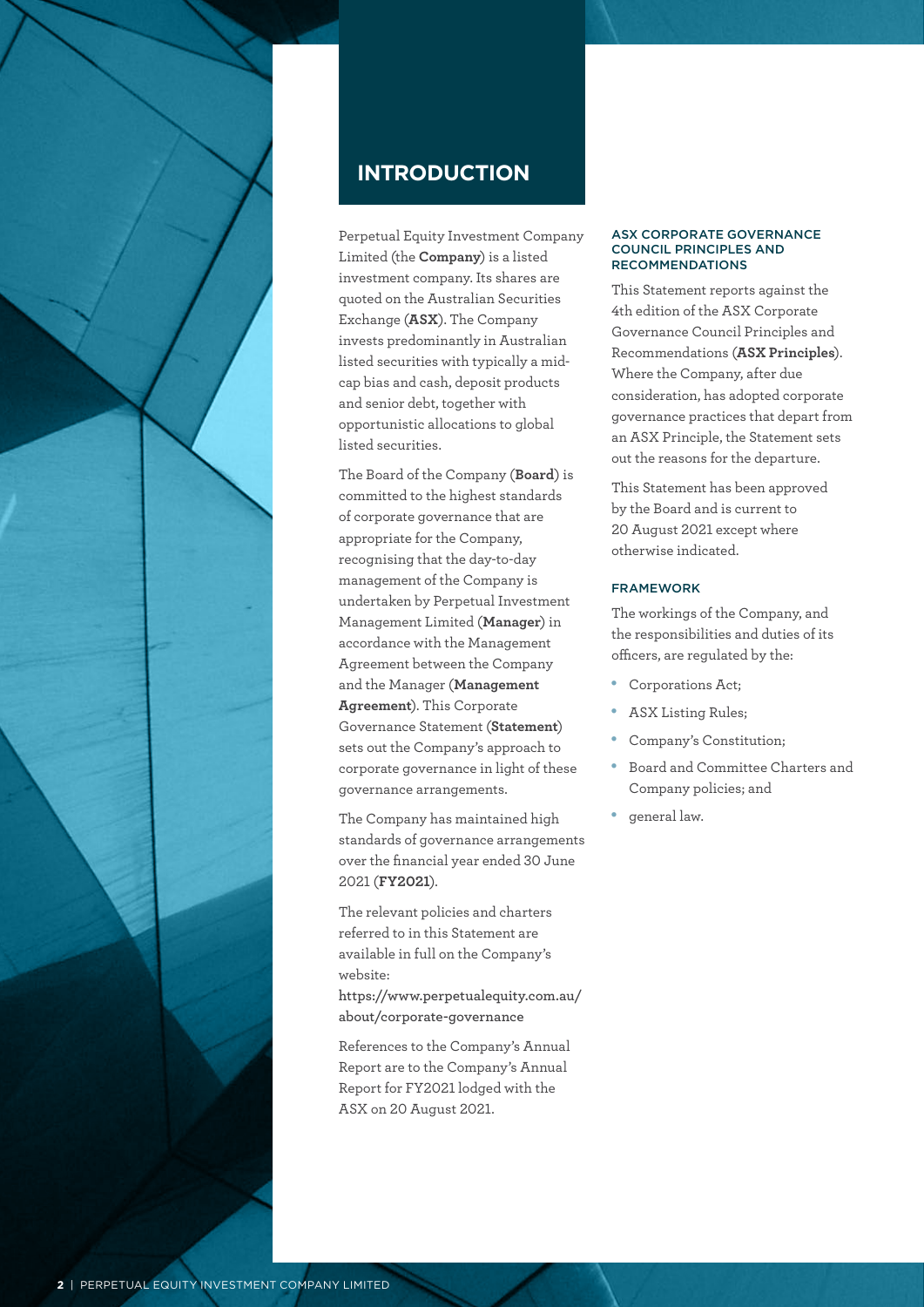# **LAY SOLID FOUNDATIONS FOR MANAGEMENT AND OVERSIGHT**

# **RELEVANT POLICIES AND CHARTERS:**

Company Constitution

Board Charter

Audit and Risk Committee Charter

Nomination and Corporate Governance Committee Charter

Diversity Policy

Board Tenure and Performance Policy

Code of Conduct

#### **1.1 THE ROLES AND RESPONSIBILITIES OF THE BOARD AND MANAGEMENT**

The Board's Charter sets out the principles for the operation of the Board and describes the functions of the Board. The Board Charter is reviewed annually.

The role of the Board is to manage the Company in accordance with its legal duties. The Board's specific responsibilities include:

- guiding the Company's strategic direction;
- monitoring the performance of the Manager and its compliance with the terms of the Management Agreement executed between the Company and the Manager, and, whenever required, holding the Manager to account and satisfying itself that the reporting from the Manager to the Board is appropriate;
- monitoring that the Manager is performing its duties in a skillful and diligent manner and that it operates appropriate risk and compliance monitoring programs; and
- overseeing the operation of the Company.

The Board Charter contemplates that one or more Executive Directors and/or a Chief Executive Officer may be appointed to the Board. The current Executive Director is Perpetual Limited Group Executive, Perpetual Asset Management, Australia, Amanda Gillespie. Under the Board Charter, the Executive Director is responsible for the day-to-day management of the Company. The Company does not currently have a Chief Executive Officer.

Directors are able to obtain independent professional advice at the Company's expense on any matter connected with the discharge of their responsibilities. Directors must seek prior approval of the Chairman. The Chairman may set a reasonable limit on the amount that the Company will contribute towards the cost of obtaining the advice. The Chairman may determine that any advice received by an individual Director will be circulated to the remainder of the Board.

Under the Deed of Access, Indemnity and Insurance, Directors have access to inspect the Company's Board papers up to seven years after the date on which the Director ceases to be a Director of the Company.

#### COMPOSITION OF THE BOARD

During the year, the composition of the Board underwent changes, namely that Christine Feldmanis resigned on 15 October 2020 and David Lane resigned on the 13 May 2021. Amanda Gillespie was appointed as an Executive Director on 13 May 2021.

The Board currently comprises three Non-Executive Directors and one Executive Director. Two of the three Non-Executive Directors have been assessed as independent in accordance with the ASX Principles and criteria set out in the Board Charter.

Director independence is discussed further below.

Board composition is determined in accordance with the Company's Constitution and Board Charter, which together include the following general principles:

- • the Board must comprise a minimum of three Directors and a maximum of six;
- the Board should comprise a majority of Non-Executive Directors with a broad range of skills, expertise and experience from a diverse range of backgrounds that is relevant to the Company and its strategy;
- at least 50% of the Board should be independent; and
- the Chairman will be a Non-Executive Director and will not be the same person as the Chief Executive Officer (if appointed).

In determining its composition, the Board and the Nomination and Corporate Governance Committee work together to achieve the optimal size and blend of skills, knowledge and experience on the Board so as to support effective discussion and decision making. The Board is satisfied that it is currently comprised of Directors representing a broad range of these attributes.

# BOARD COMMITTEES

The Board has established the following operational committees:

- Audit and Risk Committee; and
- Nomination and Corporate Governance Committee.

Each committee operates under a Board-approved charter. Further details on the role, responsibilities and operation of these committees are available on the Company's website. Committee proceedings are reported to the Board and each committee has direct access to Directors, officers or employees of the Company to discharge its responsibilities.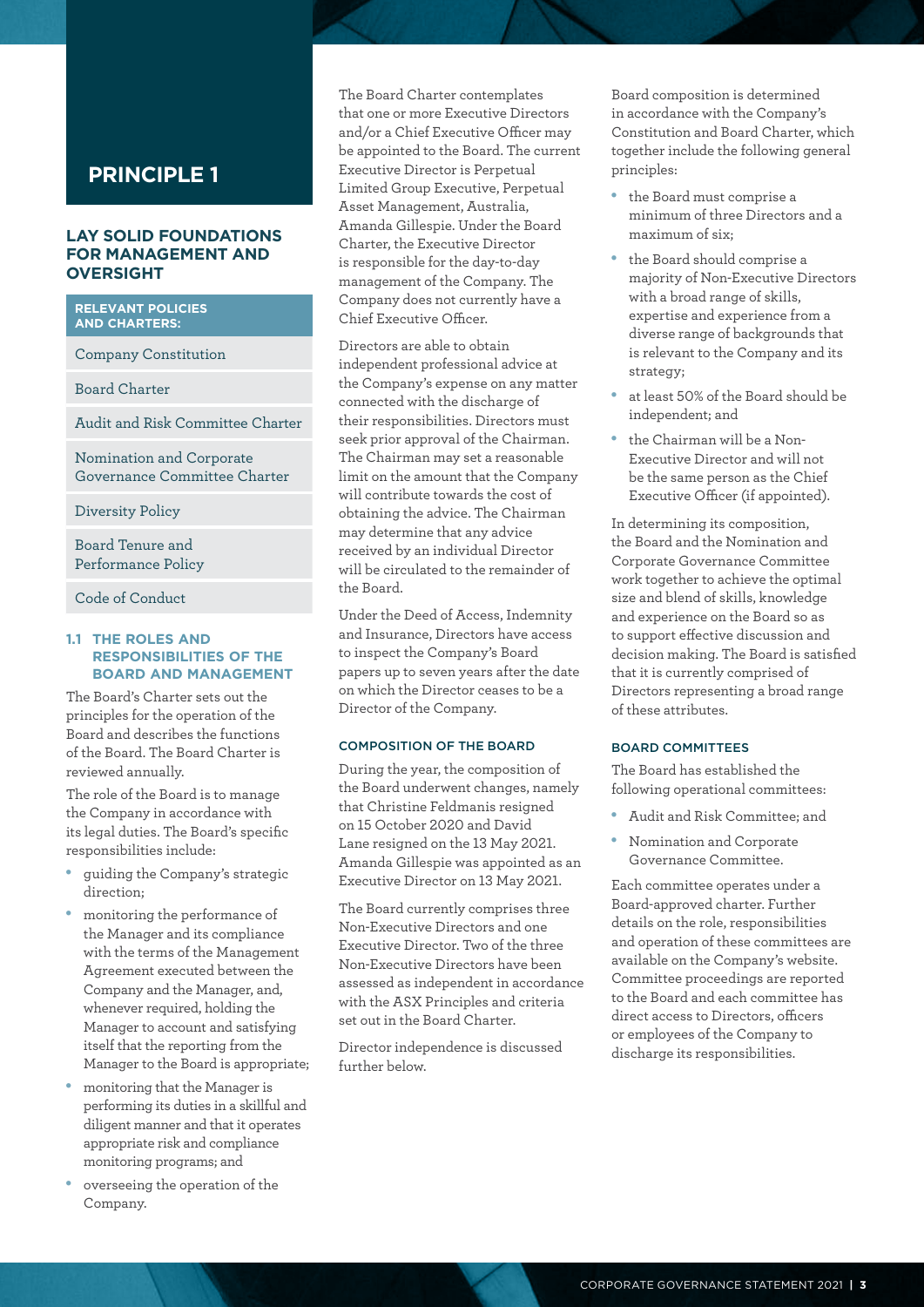#### THE ROLES AND RESPONSIBILITIES OF THE MANAGER

The Board's delegation of the day-to-day management of the Company is formalised via the Management Agreement. Under this Management Agreement, the Manager is responsible for managing the Company's portfolio in accordance with the objectives, strategy, guidelines, permitted investments and elements of investment as set out in the Company's Replacement Prospectus dated 14 October 2014 . The Manager's performance under the Management Agreement is subject to ongoing monitoring by the Board.

The roles and responsibilities of the Company's Board and the Manager are established in accordance with ASX Principle 1 and are summarised in the diagram below.



#### **1.2 APPOINTMENT OF NEW DIRECTORS**

The Company's Nomination and Corporate Governance Committee is responsible for the Board's succession planning which is subsequently provided to the Board for approval. The Committee is also responsible for reviewing the skills, performance and effectiveness of the Board, the Company's Chairman, the Executive and Non-Executive Directors and Board committees.

The Committee recognises that the markets in which the Company operates are subject to growth and change. If a change is required to the Board, or the appointment of a new Director, the Committee manages the process of the evaluation, nomination and appointment of Directors on to the Board. In doing so, the Committee considers the skills, experience, expertise, independence and diversity a potential candidate will bring to increase Board effectiveness.

In its succession planning, the Committee considers the skills, experience and expertise likely needed for the Board for the future. Background checks (including those relating to character, education, criminal record and bankruptcy) are undertaken before recommendations on the appointment of a Director to the Board are made.

The Board renewal process is overseen by the Nomination and Corporate Governance Committee and will involve the regular review of the

composition of the Board to achieve an appropriate mix of skill, diversity, expertise and experience that is relevant to the management of the Company amongst the Directors.

The Board endeavours to provide shareholders with material information relevant to the decision on whether a Director should be re-elected in the explanatory statements to the notice of meeting for the Company's Annual General Meeting. Further information on the Company's current Directors' experience is also available in the Company's annual report and on the Company's website.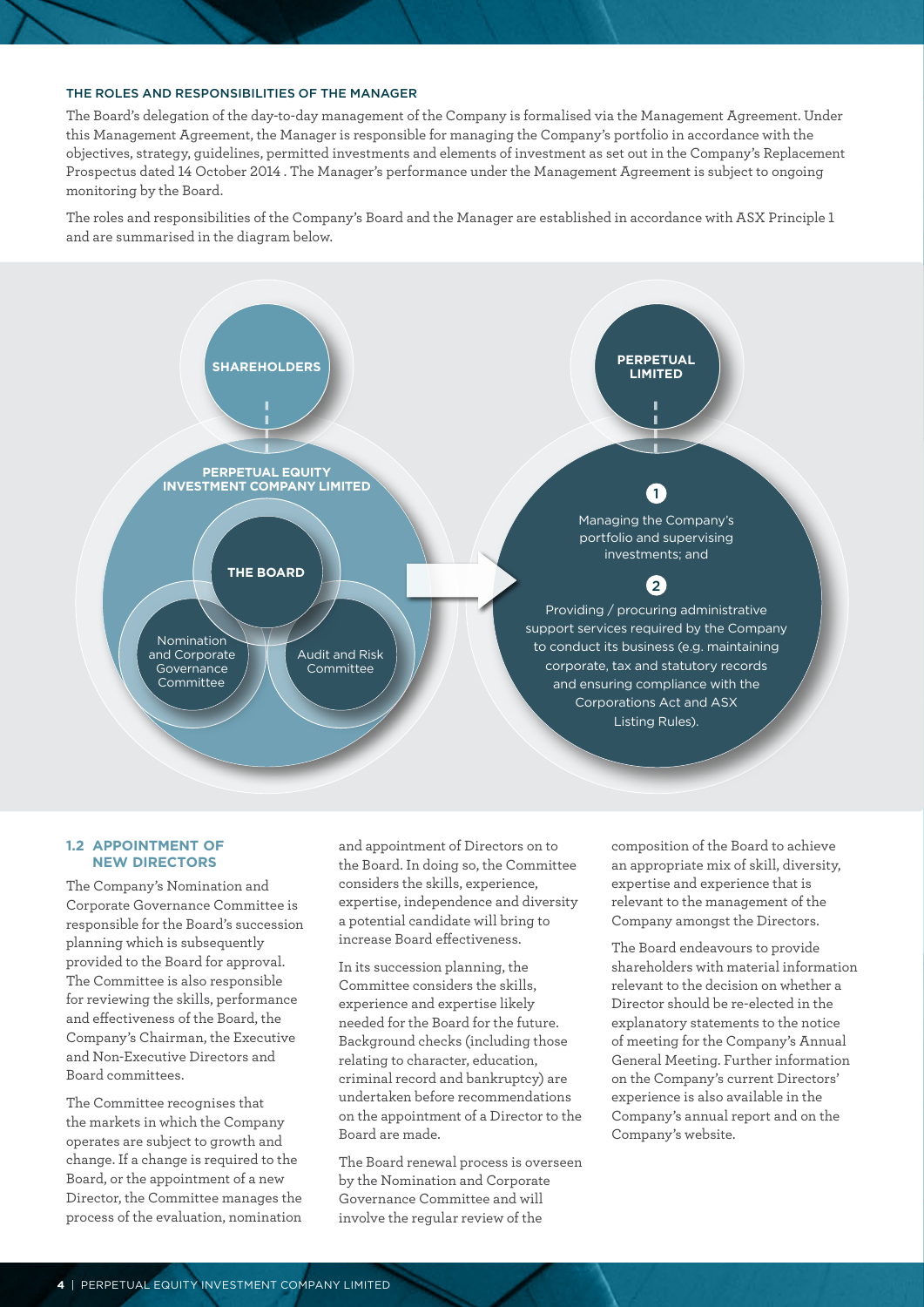#### **1.3 WRITTEN AGREEMENTS WITH DIRECTORS AND SENIOR EXECUTIVES**

The Company has entered into written agreements with each Director upon their appointment. These agreements set out the terms of appointment, remuneration, required compliance with the ASX Listing Rules and matters contemplated under Recommendation 1.3 of the ASX Principles. As part of the process of appointing a Director to the Board, Directors are subject to appropriate and prudent background and screening checks.

The Executive Director, Amanda Gillespie, is not entitled to Directors' fees or any other form of remuneration from the Company for her services. Amanda Gillespie is the Group Executive of Perpetual Limited, Perpetual Asset Management, Australia and a Director of Perpetual Investment Management Limited (the Manager). Her remuneration is governed by the remuneration policy of Perpetual Limited, the parent company of the Manager.

#### **1.4 COMPANY SECRETARY**

The Board has access to the services and advice of the Company Secretary, Sylvie Dimarco. The Company Secretary is directly accountable to the Board through the Chairman and is responsible to the Board for governance matters and all matters to do with the proper functioning of the Board. All Directors have access to the advice and services of the Company Secretary, whose appointment and removal is a matter for decision by the Board.

The role of the Company Secretary is to:

- advise the Board and its committees on governance matters;
- coordinate all Board business including:
	- preparing agendas;
	- coordinating the timely completion and dispatch of Board and committee papers;
	- ensuring the business at Board and committee meetings is accurately captured in the minutes;
- lodge communications and filings with the ASX;
- monitor compliance with Board and committee policy and procedures; and
- establish and implement programs for the induction and professional development of Directors.

Details of the experience and qualifications of Sylvie Dimarco are set out in the Directors' Report contained in the 2021 Annual Report.

### **1.5 DIVERSITY**

The Company has a Diversity Policy which reinforces the Company's commitment to diversity. The Policy requires the Board to adopt measurable objectives to assist the Company to achieve gender diversity, to review the Company's progress in meeting these objectives and the effectiveness of these objectives each year.

The Nomination and Corporate Governance Committee determined during the year that the gender target be updated. The Company has established a measurable objective related to gender diversity and set a target of not less than:

- if the Board comprises four Directors, 25% for each gender; and
- • if the Board comprises five Directors, 40% for each gender.

An annual review of the Company's progress in meeting the objective was undertaken. Currently, 75% of the Company's Board are women and 25% are men.

The Company's Diversity Policy further recognises that diversity is not limited to gender. The Company aspires to achieve the objectives of this policy and aims to embed a strong diversity framework and culture to benefit from the value of diversity as the Company continues to mature.

The Company does not currently employ any senior executives or any other employees and therefore there are no men or women in any senior executive or employee positions.

# **1.6 BOARD PERFORMANCE EVALUATION**

Each year, with the advice and assistance of the Nomination and Corporate Governance Committee, performance evaluations of the Board, each Board committee, and each individual Director (including the Executive Director) against the Company's relevant charters, policies, goals and objectives are undertaken. Each Board committee also conducts an annual self-evaluation of its performance against its Charter and will recommend goals and objectives for the coming year.

During FY2021, the Company completed an internally facilitated Board effectiveness review (including the Board's committees). The review consisted of:

- a tailored questionnaire, enabling confidential quantitative and qualitative feedback from the Board and management team;
- 1:1 individual confidential interviews with Board members and senior personnel of the Manager;
- a report, reflecting analysed quantitative and qualitative data; and
- a presentation to the Board providing an overview of the responses to the questionnaire.

#### **1.7 SENIOR EXECUTIVE PERFORMANCE EVALUATION**

As the Company has no employees, there is no process for periodically reviewing the performance of senior executives or other employees in accordance with Recommendation 1.7 of the ASX Principles. Senior executives of Perpetual Limited who perform services for the Manager are subject to Perpetual Limited's senior executive performance evaluation process.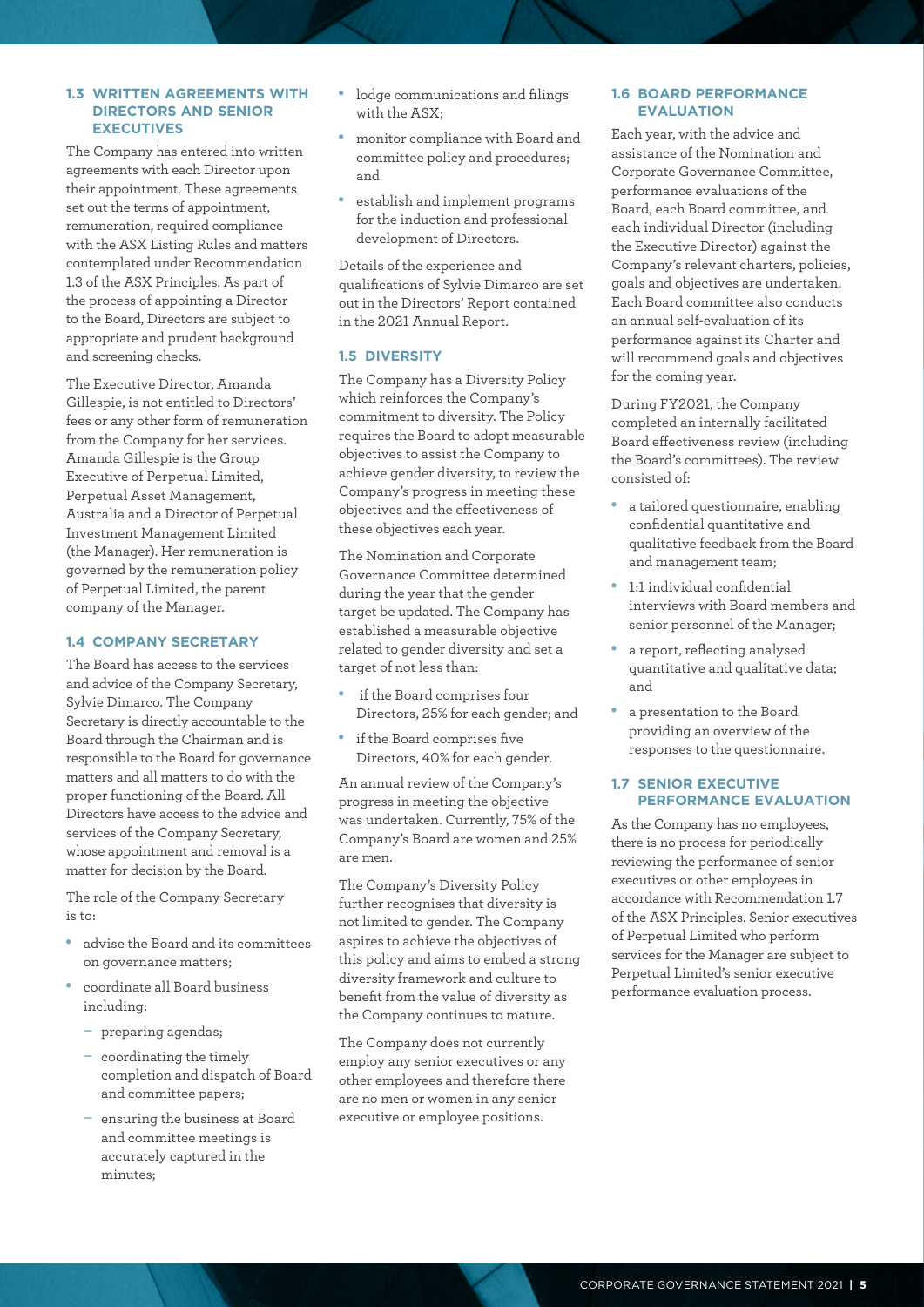# **STRUCTURE THE BOARD TO BE EFFECTIVE AND ADD VALUE**

#### **RELEVANT POLICIES AND CHARTERS:**

Nomination and Corporate Governance Committee Charter

Board Charter

Board Tenure and Performance Policy

#### **2.1 NOMINATION AND CORPORATE GOVERNANCE COMMITTEE**

**Members**: John Edstein (Chairman), Virginia Malley and Nancy Fox.

The Committee's functions are to support and advise the Board in fulfilling its responsibilities to shareholders and other stakeholders of the Company by:

- • reviewing and advising the Board on the composition of the Board and its committees;
- reviewing the performance of the Board, the Company's Chairman, the Executive and Non-Executive Directors and Board committees;
- developing succession plans for consideration by the Board;
- advising the Board on good governance standards and appropriate corporate governance policies for the Company; and
- critically reviewing the Company's performance against its corporate governance policies.

A majority of members of the Nomination and Corporate Governance Committee, including its Chairman, are independent Non-Executive Directors.

Attendance of Directors at the Nomination and Corporate Governance Committee meetings is set out in the Directors' Report contained in the Company's 2021 Annual Report.

# **2.2 BOARD SKILLS MATRIX**

The mix of skills and diversity represented on the Board as at 30 June 2021 is as follows:



The range of skills, experience and expertise of each Director is also available in the Company's Annual Report and on the Company's website.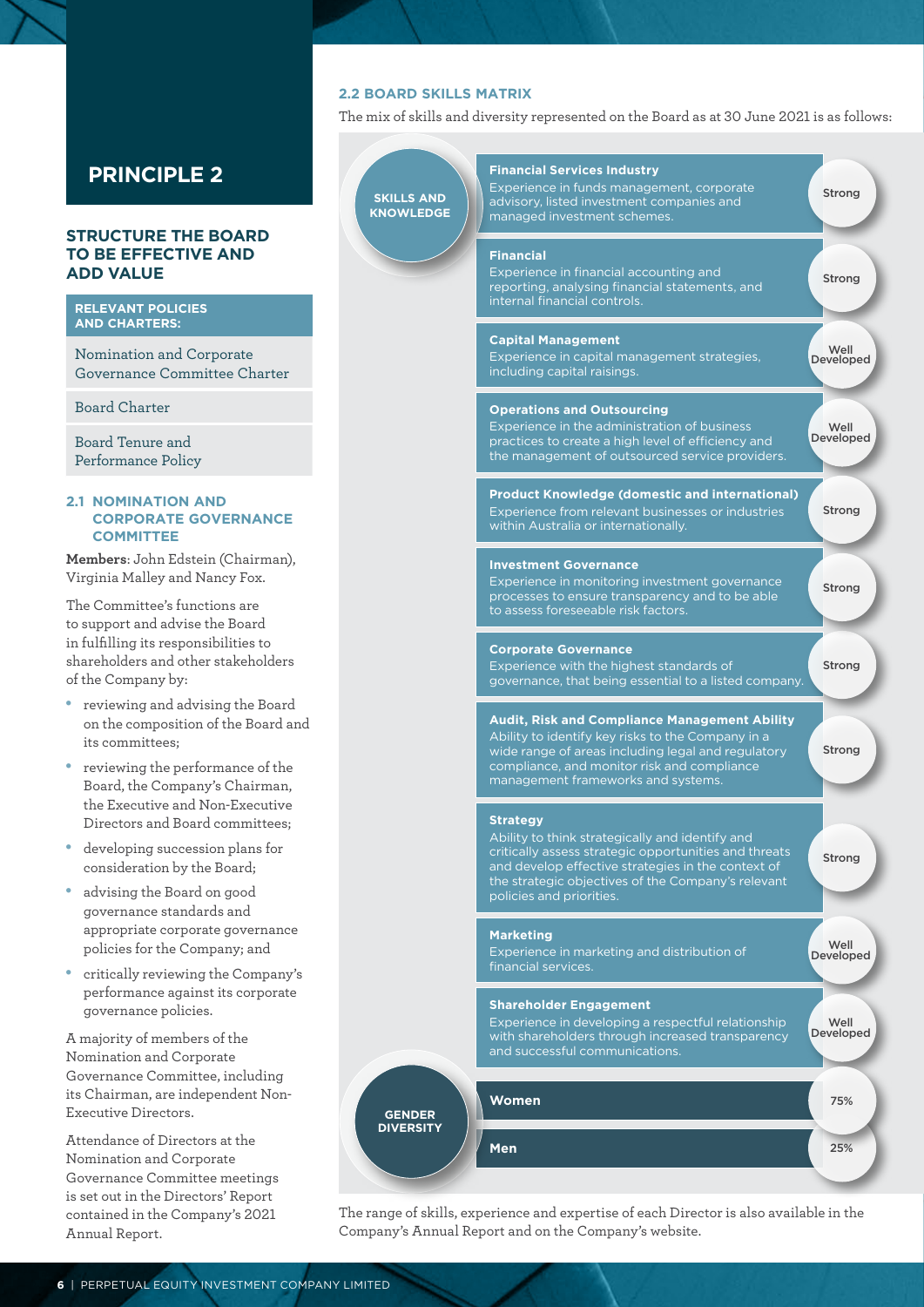#### **2.3 INDEPENDENCE OF DIRECTORS**

The Board considers Directors to be independent where they do not have a relationship(s) with management which would reasonably be considered to materially interfere with the exercise of their independent judgement.

Christine Feldmanis retired from the Board on 15 October 2020. At that time, the Board considered if Christine Feldmanis required replacement. The Board considered all relevant principles and noted that the Board could determine not to fill the vacancy and resolved that she would not be replaced and that the Board would comprise of four Directors.

The Board currently consists of four Directors. A majority of the Board is comprised of Non-Executive Directors, being Nancy Fox, John Edstein and Virginia Malley. Two of these Directors are considered to be independent, being John Edstein and Virginia Malley. The Board Charter states that at least 50% of the Board should be independent.

Virginia Malley is a Non-Executive Director of Perpetual Superannuation Limited, a licensed superannuation entity within the Perpetual Group. She is also a member of Managed Investment Compliance Committees within the Perpetual Group. The Board does not consider that these roles materially impact Virginia Malley's ability to act in the best interests of the Company or preclude her from being considered independent.

In assessing the independence of each Director, the Board considers the independence criteria set out in the Board Charter, which is based on Box 2.3 of the ASX Principles. The Board will generally determine a Non-Executive Director to be an independent Director if the Director:

within the last three years, has not been an officer or employee of, or professional adviser to, a substantial shareholder (as defined in the *Corporations Act 2001* (Cth)) of the Company;

- within the last three years, has not been employed in an executive capacity by the Company or another group member, or been a Director after ceasing to hold any such employment;
- does not receive performancebased remuneration (including options or performance rights) from, or participates in an employee incentive scheme of, the Company;
- • within the last three years, has not been in a material business relationship (eg. a supplier, professional adviser, consultant or customer) with the Company or another group member, or an officer of or otherwise associated directly or indirectly with someone with such a relationship;
- • has no close personal ties with any person who falls within any of the categories described above;
- • has not served on the Board for such a period that their independence from management and substantial holders may have been compromised; and
- • is free from any interest and any business or other relationship which could, or could reasonably be perceived to, materially interfere with the Director's ability to act in the best interests of the Company.

The independence of each Director is formally reviewed annually and at any time when a change occurs that may affect a Director's independence. Non-Executive Directors also formally advise the Chairman of any relevant information and update the Chairman if their circumstances change at any time.

The Board Tenure and Performance Policy provides that to revitalise the Board, Directors should not seek reelection after three elected terms of three years (i.e. a total of 9 years on the Board) unless the Board (through the Nomination and Corporate Governance Committee) requests them to do so.

Details of the background, experience, professional skills and expertise, and period in office of each Director are set out in the Directors' Report contained in the Company's 2021 Annual Report. in the Company's 2021 Annual Report. The range of skills, experience and the Company's 2021 Annual Report.

# **2.4 BOARD INDEPENDENCE**

As described above, the majority of the Company's Board is made up of Non-Executive Directors, and 50% of the Board is considered independent.

Recommendation 2.4 of the ASX Principles recommends that a majority of the Board of a listed entity should be independent Directors. This is not a mandatory requirement. If an entity does not comply, it is required to provide an 'if not, why not' explanation. The following list sets down key aspects of the Board's explanation for not having a majority of independent Directors:

- a) the Board determined that four Directors were appropriate given the size, complexity and nature of the Company and the collective skills and experience of the Directors;
- b) under the Company's constitution, the Chairman does not have a casting vote at a Board meeting. If there is an equality of votes on a resolution, the resolution is taken as having been lost, thus giving the independent Directors an effective veto on any decision;
- c) the Board works efficiently and effectively;
- d) the two current independent Directors, Virginia Malley and John Edstein, are experienced Directors on the Company's Board, having been on the Board since the Company listed in 2014;
- e) the Company is a listed investment company and accordingly has a relatively focused business, with most of its functions being externally managed;
- f) there will be cost savings to the Company by not paying for a third independent Director;
- g) the Company will monitor the expectations of the shareholders through the Annual General Meeting (**AGM**) and any other feedback from other stakeholders; and
- h) it is open to the Board to appoint a third independent Director if the Board considers the needs of the Company change; for example, to accommodate a transition when a Director is retiring and a new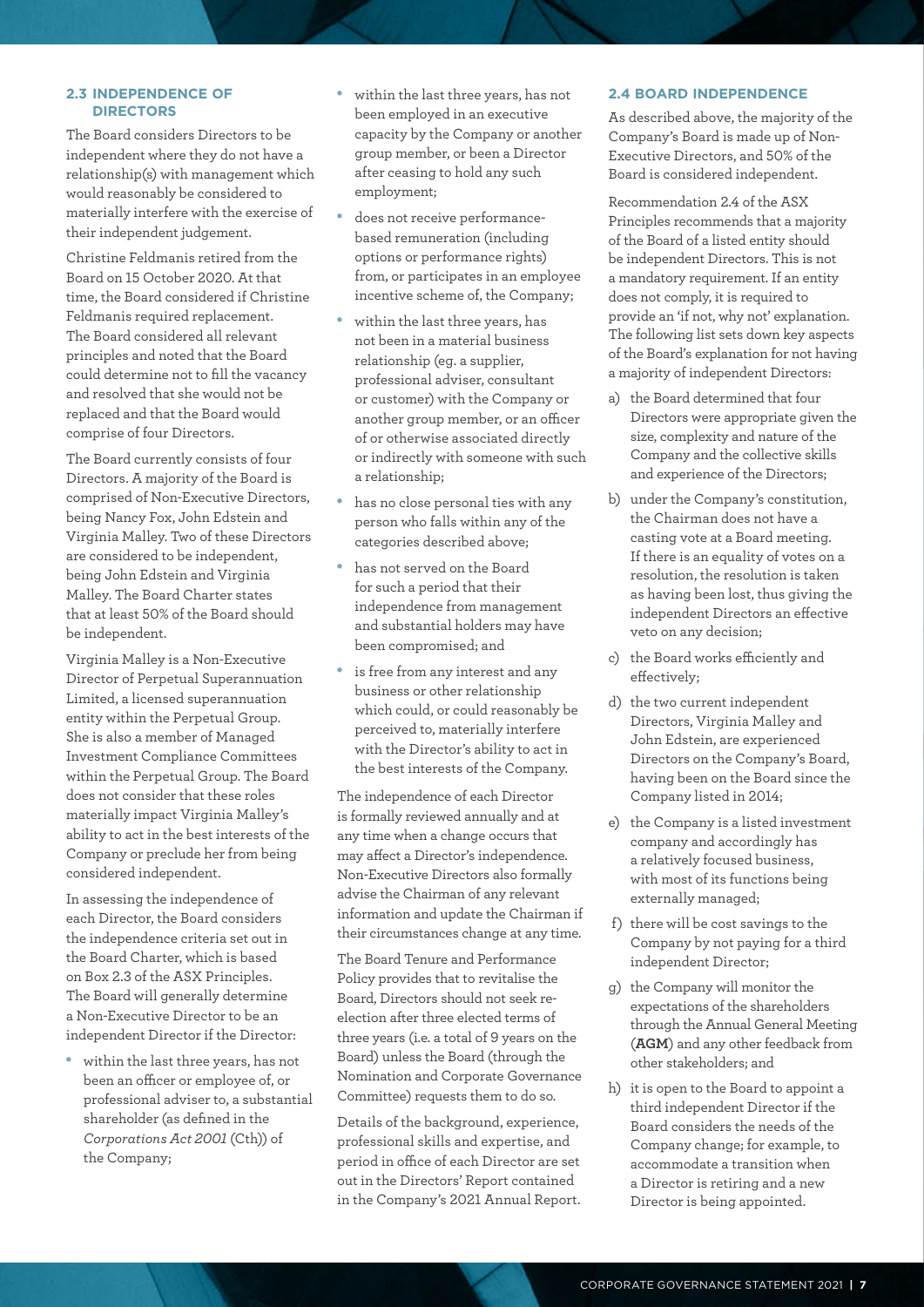### **2.5 CHAIRMAN'S INDEPENDENCE**

The Chairman is responsible for leadership of the Board and for the efficient organisation and conduct of the Board's functions. The Chairman is also responsible for facilitating the effective contribution of all Directors and promoting constructive and respective relations between Directors and between the Board and management.

The Company's Chairman during FY2021 was Nancy Fox. Nancy Fox is not an independent Director as recommended by Recommendation 2.3 of the ASX Principles. However, notwithstanding that Nancy Fox is not an independent Director, given her significant experience as a listed company Director, particularly in the financial services sector, the Board determined that she had the most appropriate mix of skills to act as Chairman of the Company.

### **2.6 DIRECTOR INDUCTIONS AND PROFESSIONAL DEVELOPMENT**

New Directors participate in an induction process to familiarise themselves with the business of the Company and the senior management team of the Manager. The program includes briefings on the Company's strategy, organisational structure, corporate governance practices, policies and risk management framework.

Ongoing Director education is provided through regular updates on changes in the regulatory environment affecting the Company and the financial services industry. Annual Directors' duties training is provided to Directors.

Directors are expected to maintain the skills and knowledge required to discharge their obligations and are encouraged to attend relevant conferences and seminars and undertake external education and professional development training.

The annual skills matrix review process considers whether there is any need for existing Directors to undertake professional development to maintain the skills and knowledge needed to perform their roles as Directors effectively.

# **PRINCIPLE 3**

# **A CULTURE OF ACTING LAWFULLY, ETHICALLY AND RESPONSIBLY**

| <b>RELEVANT POLICIES</b><br><b>AND CHARTERS:</b> |  |
|--------------------------------------------------|--|
| Code of Conduct                                  |  |
| Diversity Policy                                 |  |
| <b>Speak Up Policy</b>                           |  |
|                                                  |  |

# **3.1 CULTURE**

The Company's culture is an expression of its values and the behaviours of the Board, the Company Secretary and the key personnel of the Manager who work closely with the Board and Company Secretary. Both the Company and the Perpetual Group, of which the Manager forms part, have expressed their values in writing. The Company's values are **excellence, fairness, integrity, partnership, respect and transparency**. In a similar vein, the Perpetual Group's values are excellence, integrity and partnership. There are common themes between the two sets of values. The reason that the Company's Board decided on there being overlap with the Perpetual Group's values but also for the Company to have its own set of values, is reflective of the Company's close connection with Perpetual Group but also of the Company not being part of the Perpetual Group and being wholly an investment Company, unlike the Perpetual Group and its diverse activities. That single focus of the Company also aligns with, and is likely the reason for, the relative homogeneity of our shareholders.

That said, the Company steadfastly acknowledges that culture is not just a written statement of values. The people responsible for the Company's governance, investments and operations must live the values through the way that they behave, including with each other, our shareholders and our service providers. This must not be just as a compliance obligation. They live the values because they believe in them.

The Board is satisfied and pleased that this is the behaviour of all Directors, the Company Secretary and the team from the Manager that supports the Company's governance, investments and operations.

# **3.2 CODE OF CONDUCT**

The Company is committed to practising high standards of conduct and has adopted a Code of Conduct that identifies the standard of ethical conduct expected of all relevant personnel, which includes Directors and officers. The Code of Conduct draws from and expands on the Company's values.

The Company is committed to complying with all applicable laws and to delivering strong returns and shareholder value while also promoting shareholder and general market confidence in the Company. The Company is also committed to acting ethically and responsibly in its dealings with third parties.

The objectives of the code are to require that personnel observe high standards of corporate and individual behaviour and that they are aware of their responsibilities to the Company.

Material breaches of the Code of Conduct are reported to the Audit and Risk Committee and Board.

A copy of the code is available on the Company's website.

#### **3.3. SPEAK UP POLICY**

The Company has a Speak Up Policy to protect Directors, Executives, employees (including current and former), contractors and suppliers (and relatives and dependents of any of these people) who report misconduct.

Any disclosures made under the Speak Up Policy are reported to the Audit and Risk Committee and the Board. A copy of the policy is available on the Company's website.

# **3.4 ANTI-BRIBERY & CORRUPTION**

The Company is committed to preventing wrongdoing and the appearance of wrongdoing and upholding high standards of ethical behaviour in all dealings.

The Company's policy on anti-bribery and corruption is contained in the Code of Conduct.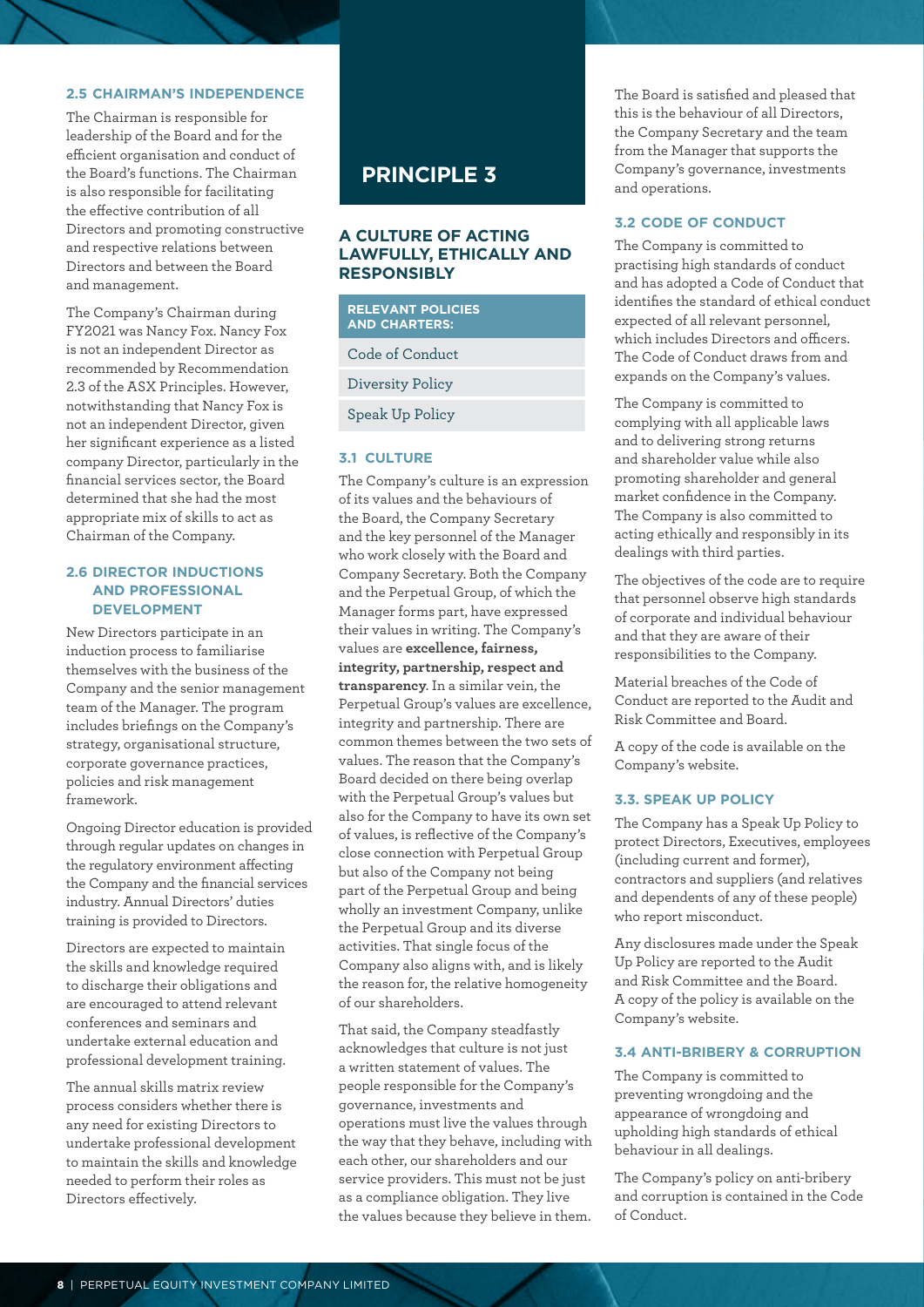### **SAFEGUARD INTEGRITY IN CORPORATE REPORTING**

#### **RELEVANT POLICIES AND CHARTERS:**

Audit and Risk Committee Charter

### **4.1 AUDIT AND RISK COMMITTEE**

**Members:** Virginia Malley (Chairman), Nancy Fox and John Edstein.

The purpose of the Audit and Risk Committee is to:

- assist the Board to make all necessary declarations in the financial reporting process, including the system of internal controls relating to all matters affecting the Company's financial performance, and the audit process;
- assist the Board in monitoring compliance with laws and regulations and the Company's Code of Conduct;
- review material breaches of the Company's Speak Up Policy and Anti-bribery and Corruption policy (contained in the Company's Code of Conduct);
- assist the Board to adopt appropriate ethical standards in relation to the management of the Company and the conduct of its business;
- review and supervise the Company's risk management framework; and
- review the adequacy of the Company's insurance policies.

The Committee is also responsible for recommending to the Board the appointment of the external auditor and the rotation of audit engagement partners. A copy of the Committee's charter is available on the Company's website.

A majority of members of the Committee are comprised of independent Non-Executive Directors who are financially literate, have a sufficient understanding of the industry in which the Company operates, and also have the technical expertise to allow the Committee to effectively discharge its mandate. The Chairman of the Committee is an independent Director who is not the Chairman of the Board. Further information regarding the skills and expertise of the Committee members is set out in the Directors' Report contained in the Company's 2021 Annual Report.

Attendance of Directors at the Audit and Risk Committee meetings is set out in the Directors' Report contained in the Company's 2021 Annual Report.

The Audit and Risk Committee Charter refers to the option of appointing an internal auditor. The Audit and Risk Committee has determined that, as the Company outsources its business activities to the Manager, it is appropriate for the Company to receive relevant internal audit information on the Manager's operations from the internal audit program that is conducted within the Manager.

The Manager reports to the Audit and Risk Committee periodically on internal audit matters that are pertinent and relevant to the Company.

#### **4.2 CEO AND CFO ASSURANCE**

The Company does not have an appointed Chief Executive Officer or Chief Financial Officer. Before the Company's financial statements are approved by the Board for each half year and full financial year period, the Chief Operating Officer and the General Manager Product of the Manager provide a declaration that the financial statements and notes comply with the accounting standards and give a true and fair view of the financial position and performance of the Company. A declaration has been provided by the Chief Operating Officer and General Manager Product for the financial year ended 30 June 2021 in accordance with section 295A of the *Corporations Act 2001* (Cth).

In providing the above declaration, the Chief Operating Officer and General Manager Product of the Manager, provide the following certifications in respect of each half year and full year financial period:

- that, in their opinion:
	- the financial records of the Company have been properly maintained;
	- the financial statements and notes for the reporting period comply with applicable Accounting Standards and the *Corporations Regulations 2001* (Cth);
	- the financial statements and notes give a true and fair view of the financial position and performance of the Company; and
- • that the opinions above are based on a sound system of risk management and internal control which is operating effectively.

#### **4.3 VERIFICATION OF PERIODIC CORPORATE REPORTS**

The Company is committed to regularly communicating in a timely, accessible and clear manner.

Where periodic corporate reports are not audited or reviewed by external auditors, an internal verification and approval process is undertaken to ensure the accuracy and completeness of the reports. The Daily Net Tangible Asset Statement, Monthly Investment Update and NTA Report and Director's Report (prepared by the Manager) are subject to review by various teams under the Manager to check for accuracy and that the reports provide investors with appropriate information to make informed investment decisions. The controls in place by the Manager regarding the production of certain reports are also reviewed and assessed annually as part of the Manager's independently conducted reasonable assurance engagement.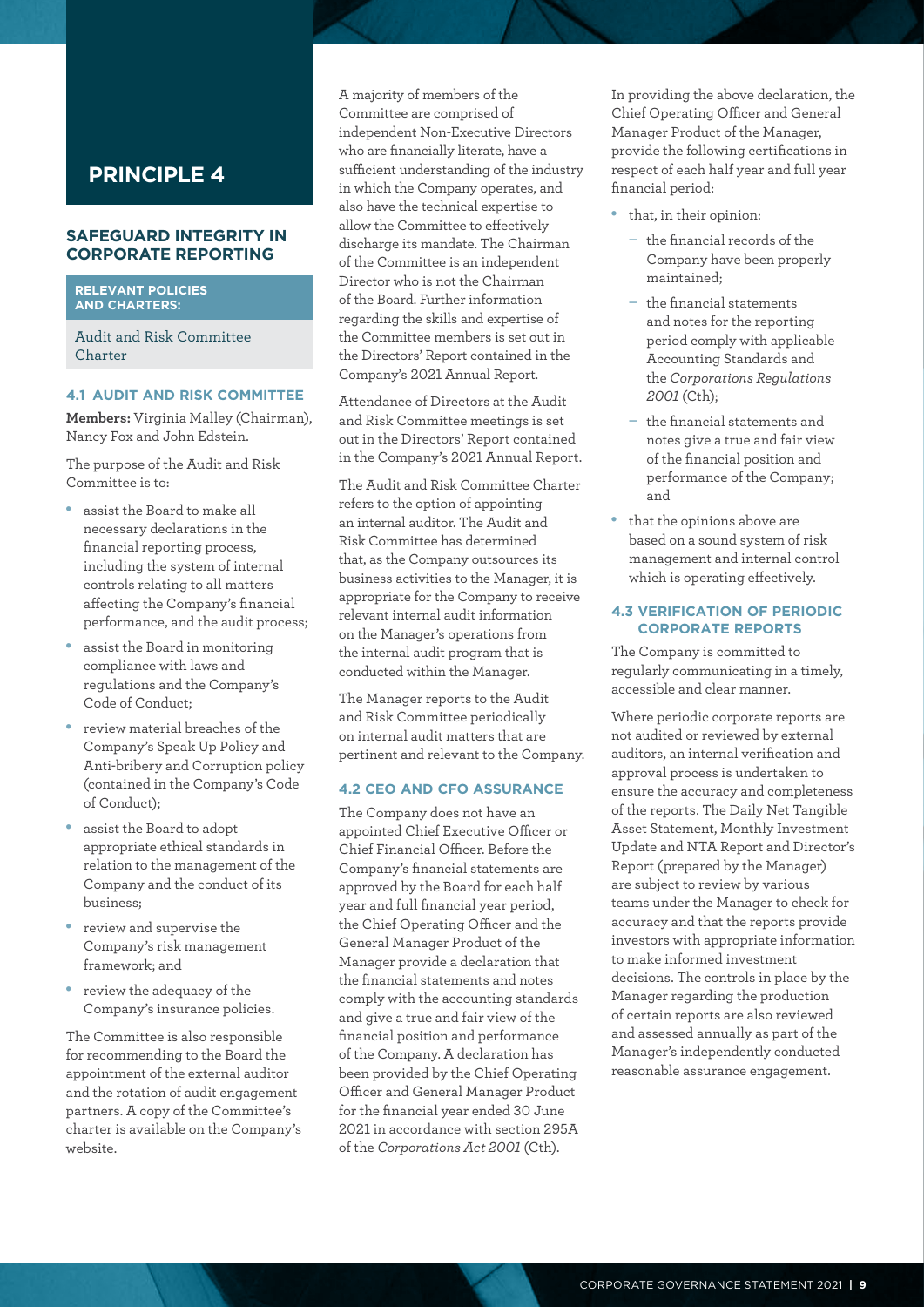# **MAKE TIMELY AND BALANCED DISCLOSURE**

#### **RELEVANT POLICIES AND CHARTERS:**

Continuous Disclosure Policy

Securities Trading Policy

Shareholder Communications Policy

Code of Conduct

# **5.1 CONTINUOUS DISCLOSURE**

The Company is committed to ensuring compliance with the ASX Listing Rules disclosure requirements and the *Corporations Act 2001* (Cth). Consistent with these standards, the Company's Continuous Disclosure Policy, available on the Company's website, outlines the processes for ensuring timely and balanced disclosure.

The Board is responsible for overseeing and implementing this Policy. The Board considers its disclosure obligations at each scheduled Board meeting. The Company's Continuous Disclosure Policy contains the matters recommended by ASX Principle 5.

The Company has also put in place arrangements with the Manager that require it to immediately inform the Board of any matter that can be reasonably expected to have a material impact on the price or value of the Company's securities and that it operates policies and procedures which are consistent with those of the Company.

The Company is committed to taking a proactive approach to continuous disclosure and creating a culture within the Company that promotes and facilitates compliance with the Company's continuous disclosure obligations.

The Company's liaison officer with the ASX is the Company Secretary.

#### DEALING IN SHARES

The Board believes it is in the best interests of the Company and its shareholders for Directors to own shares in the Company, subject to strict controls and guidelines on share trading.

The Company has in place a Securities Trading Policy which applies to the Company's Directors, Company Secretaries and other personnel determined by the Board. The policy prohibits personnel from dealing in the Company's securities if they are in possession of price sensitive information that is not generally available to the public.

Under the Securities Trading Policy, dealings can occur during the following periods, after the relevant person has obtained prior written clearance to trade and waited at least two hours after the relevant release of results or information:

- within the period of six weeks after the release of annual or half yearly results;
- • within the period of six weeks after the issue of a prospectus;
- within the period of six weeks commencing one day after the holding of the AGM of the Company; and
- any other period as the Board may decide.

Dealings are generally not permitted outside the above periods, unless exceptional circumstances exist and approval to deal in these circumstances has been given. Dealings in the Company's securities on a short-term basis are also prohibited. Short-term trading includes buying and selling securities on market within a 6-month period.

### **5.2 BOARD RECEIVES COPIES OF MARKET MATERIAL ANNOUNCEMENTS**

The Board receives copies of all material market announcements after release.

#### **5.3 COPIES OF INVESTOR AND ANALYST PRESENTATIONS ARE RELEASED TO THE MARKET**

The Company releases copies of new and substantive investor and analyst presentation material to the ASX ahead of the presentation given.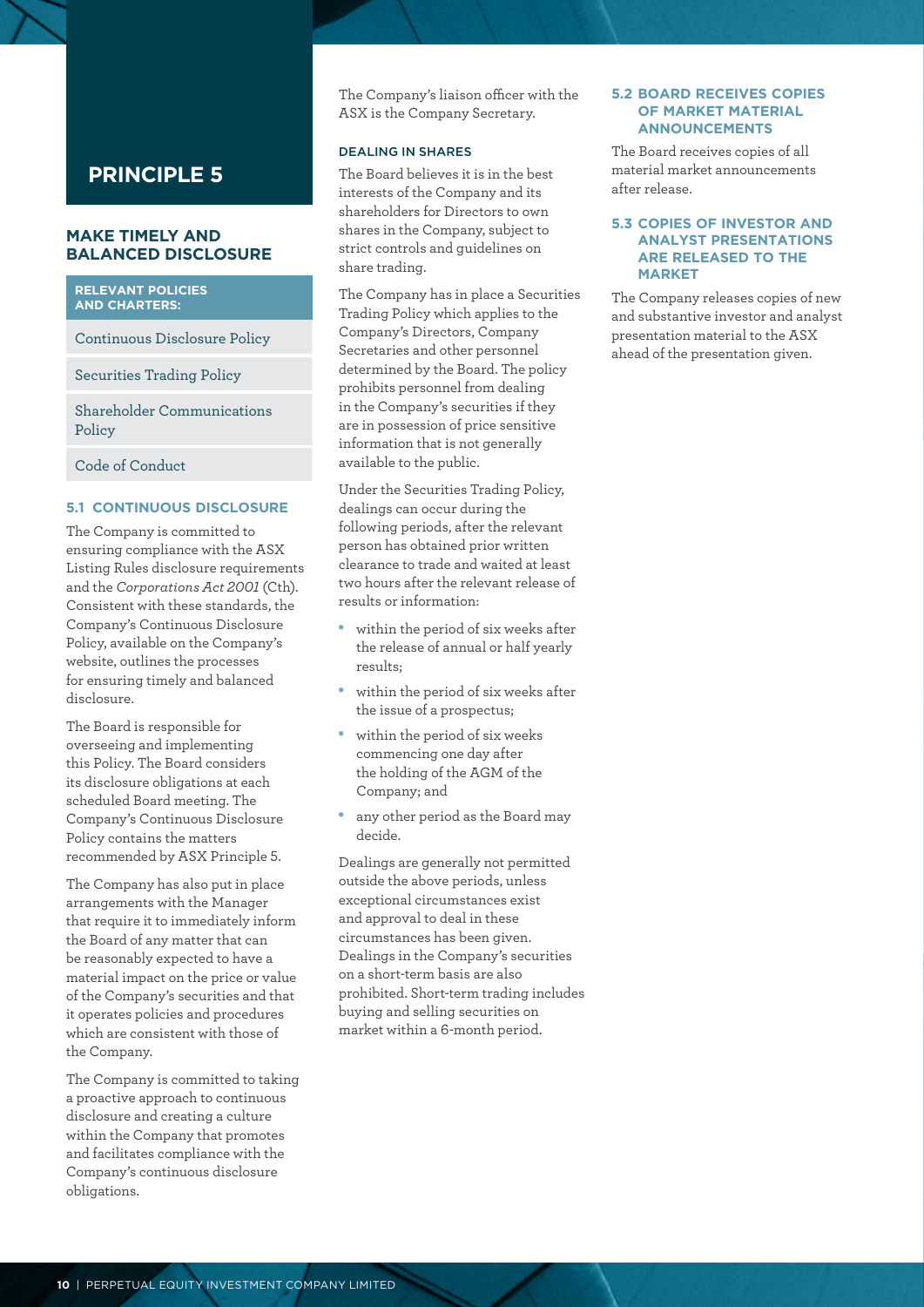# **RESPECT THE RIGHTS OF SECURITY HOLDERS**

#### **RELEVANT POLICIES AND CHARTERS:**

Continuous Disclosure Policy

Securities Trading Policy

Shareholder Communications Policy

Code of Conduct

#### **6.1 SHAREHOLDER COMMUNICATIONS**

As described in Principle 5 above, the Company is committed to regularly communicating with shareholders in a timely, accessible and clear manner with respect to both procedural matters and major issues affecting the Company. Shareholders can send communications to, and elect to receive communications from, the Company and the Company's share registry, Link Market Services, electronically or by post. The Company encourages its shareholders to receive communications, including annual reports, electronically.

The Company's Shareholder Communications Policy sets out the practices which the Company implements to support effective communication with its shareholders. The Company's website includes copies of announcements lodged with the ASX. Additionally, the website provides advance notification of any scheduled events and teleconferences along with access to key news and insights content, videos and investment information.

The Company releases to the ASX a daily statement of the Net Tangible Asset backing of its shares as at the end of each business day within two business days.

The Company also releases to the ASX a statement of the Net Tangible Asset backing of its shares as at the end of each month within 14 days of the end of each month, together with an investment update. These reports are accessible on the Company's website.

#### THE COMPANY'S WEBSITE

The Company's website has a 'corporate governance' landing page which provides links for the items described in the commentary to Recommendation 6.1 of the ASX Principles. The Corporate Governance landing page is available at: [www.perpetualequity.com.au/about/](http://www.perpetualequity.com.au/about/corporate-governance)  [corporate-governance.](http://www.perpetualequity.com.au/about/corporate-governance)

The Company's website, in its 'About' section, has further biographical information regarding the Company's Board of Directors and Management, and an overview of the Company's history. The 'About' section also has further information about the Company's investment objective and investment strategy.

Access to the latest media releases, ASX releases and financial statements are available on the Company's website: [www.perpetualequity.com.au/](https://www.perpetualequity.com.au/shareholders)  shareholders. A key events calendar is also available on the Company's website [www.perpetualequity.com.au/](http://www.perpetualequity.com.au/tools-and-resources)  [tools](http://www.perpetualequity.com.au/shareholders)-and-resources.

#### **6.2 INVESTOR RELATIONS PROGRAM**

The Company is committed to facilitating effective two-way communication with investors and market analysts with a view to providing investors with a greater understanding of the Company's business, governance, financial performance and prospects.

As described above, investors, market analysts and shareholders can view all relevant company information on the Company's website: [www.perpetualequity.com.au.](http://www.perpetualequity.com.au/)

The website provides links to the latest news and insights, media releases, ASX releases, financial statements, and a key events calendar.

#### **6.3 PARTICIPATION IN THE COMPANY'S AGM**

The Company will hold its AGM in October 2021 and a copy of the notice of the AGM will be posted on the Company's website.

For the 2021 AGM, the Company intends to conduct a hybrid meeting depending on restrictions imposed by COVID-19 on the physical attendance of shareholders at the meeting.

Shareholders are encouraged to submit written questions in advance of the AGM, through an online facility that enables shareholders to submit questions via their investor centre log-in.

The Chairman will seek to address as many of the more frequently raised topics as possible in her AGM address.

In accordance with the *Corporations Act 2001* (Cth), a representative of the external auditor, KPMG, will attend the AGM for the purpose of answering shareholder questions about the audit, the Audit Report, the accounting policies adopted by the Company in preparing the Financial Statements and the independence of the auditors.

# **6.4 RESOLUTIONS**

All substantive resolutions being considered at the AGM are decided by a poll rather than a show of hands. The AGM voting result is lodged with the ASX as soon as practicable after the AGM and published on the Company's website.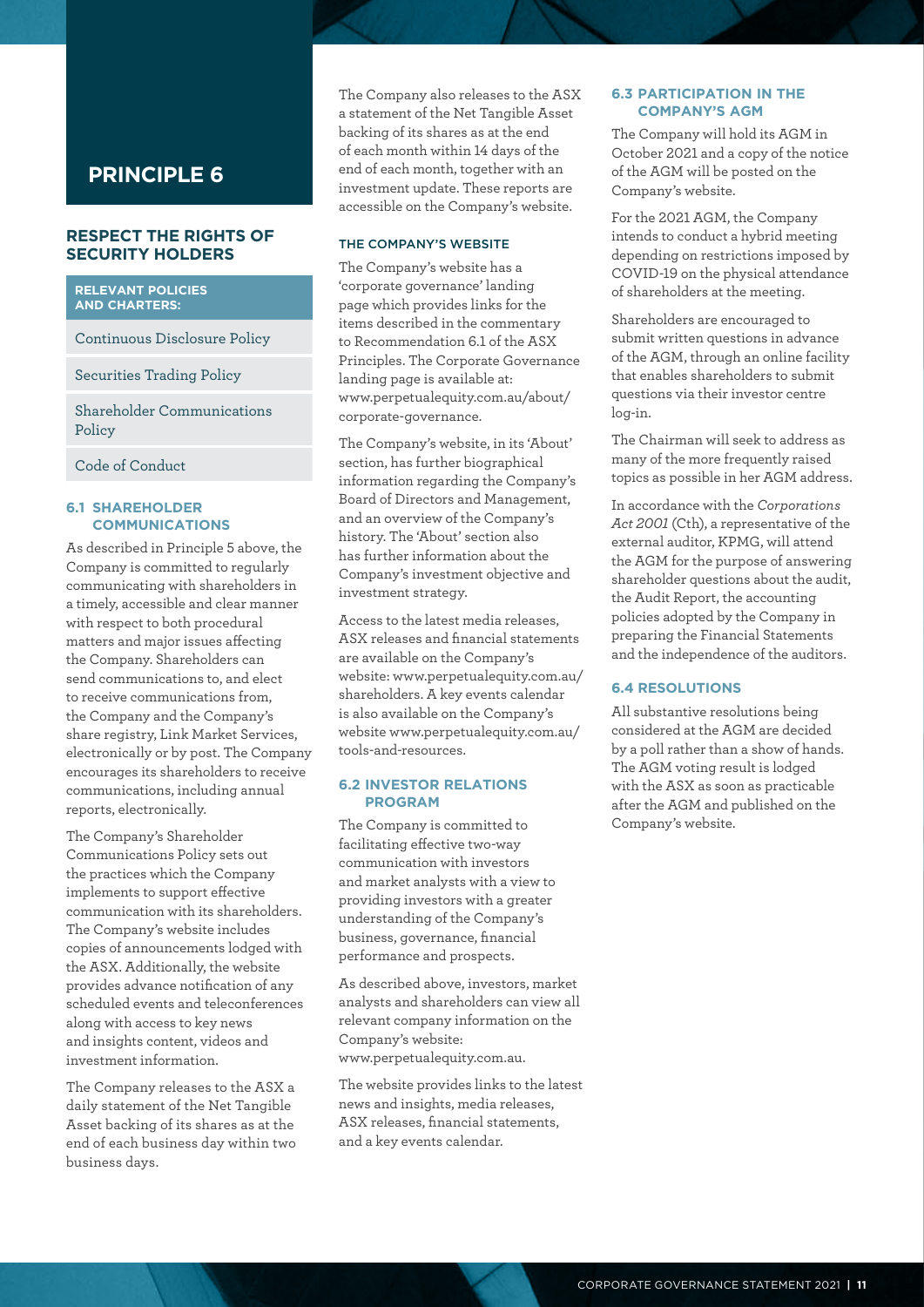# **RECOGNISE AND MANAGE RISK**

**RELEVANT POLICIES AND CHARTERS:**

Board Charter

Audit and Risk Committee Charter

Risk Management Policy

#### **7.1 RISK MANAGEMENT AND THE AUDIT AND RISK COMMITTEE**

The Board considers ongoing risk management to be a core component of the management of the Company. The Company's risk management framework comprises a series of processes, structures and guidelines which assist the Company to identify, assess, monitor and manage its business risk, including any material changes to its risk profile.

The oversight of the Company's risk management program has been conferred upon the Audit and Risk Committee. The Manager is responsible for the design and implementation of the internal control systems which identify material risks for the Company and, in turn, regularly reports on the Company's risk management activities to the Committee. The Committee further identifies and reviews emerging risks and controls in making recommendations to the Board. The Audit and Risk Committee Charter is further described in detail in ASX Principle 4 above.

The Risk Management Policy outlines the program implemented by the Company to support appropriate risk management within its systems and culture. The Company's ability to identify risks and address risk is central to achieving its corporate objectives.

In order to identify and assess material risks, the Company defines risks and prepares risk profiles in light of its business plans and strategies. The Company's Key Risk Profile, which is designed to identify and assess material risks, was reviewed and was approved by the Board in May 2021.

#### **7.2 REVIEW OF THE COMPANY'S RISK MANAGEMENT PROGRAM**

The Company's Risk Appetite Statement (**RAS**), which seeks to define the amount of risk the Board is willing to take in the pursuit of the Company's strategic vision and objectives, has been reviewed to ensure that it remains appropriate. Amendments to evolve how environmental, social and governance (**ESG**) factors are considered within our RAS were considered and approved by the Board in August 2021.

The Audit and Risk Committee annually evaluates the effectiveness of its risk management program. The Audit and Risk Committee has reviewed the risk management framework during FY2021 and is satisfied that it is operating effectively and continues to be sound.

# **7.3 INTERNAL AUDIT**

The Audit and Risk Committee has determined that, as the Company outsources its business activities to the Manager, it is appropriate for the Company to receive relevant internal audit information on the Manager's operations from the internal audit program that is conducted within the Manager.

The Manager reports to the Audit and Risk Committee periodically on internal audit matters that are pertinent and relevant to the Company.

#### **7.4 ENVIRONMENTAL, SOCIAL AND GOVERNANCE RISK**

The Board considers that a number of identified risks, across various risk categories including economic sustainability risks have the potential to impact upon investment activities. These risks include market risk (including price risk, currency risk and interest rate risk), credit risk and liquidity risk.

Details of these types of risk and the way in which they are managed are set out in the Annual Report.

In FY2021, we strengthened how ESG factors are considered within our RAS and wider risk management approach. This includes setting out the Board's appetite and position on ESG risks, and the expected behaviours, measures and tolerances on ESG issues that management are to consider when setting and implementing strategy and running their day-to-day areas of responsibility.

ESG matters are integrated into the investment analysis and decisionmaking practices of the Manager, supported by proactive monitoring and oversight activities by the Audit and Risk Committee.

The Manager incorporates ESG matters into its investment analysis and decision-making practices. The Manager's approach is to seek to achieve the best risk-adjusted investment returns over specified time periods. This obligation is satisfied by focusing on both the quality and value of possible investments. This investment philosophy recognises that while traditional financial measures are an important consideration, extra- financial factors such as ESG matters can also influence investment performance.

Consistent with this philosophy, it is the policy of the Manager that the Company's Portfolio Manager should incorporate ESG considerations into investment analysis and decisionmaking.

The Manager considers ESG matters primarily from a risk perspective. Analysis may include:

- what material ESG issues (risks) the investment is exposed to;
- what impact material ESG issues are likely to have on the investment's prospects; and
- how well ESG issues are being managed, and therefore how likely the possible impacts are to occur.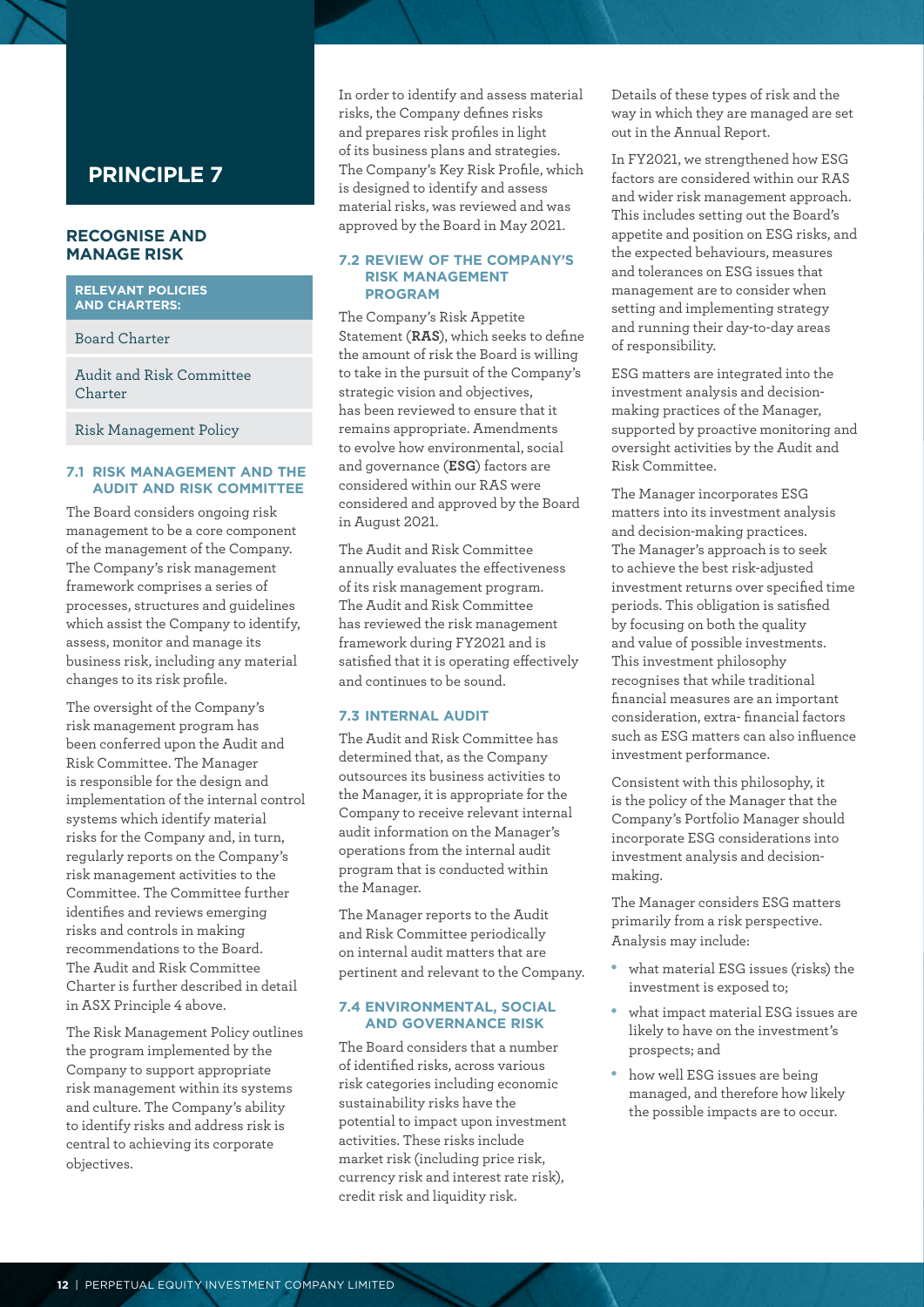Considering ESG factors in investment decision-making can have three possible outcomes:

- 1. the risks are too high compared to the likely reward and so the investment is not made or is fully or partly sold;
- 2. the risks are significant, but the likely reward is sufficient compensation for the risk and so an investment is made or is held; or
- 3. the risks are low (immaterial) and so ESG factors are not a major consideration in making the investment decision.

### ESG FACTORS IN PROXY VOTING

The Company recognises that the voting rights that it has in respect of the companies that it invests in is a valuable right of the Company. The Manager is responsible for voting activities on behalf of the Company. The Manager monitors the corporate governance practices of companies through independent research, voting advice and in-depth knowledge of the investee company.

The Manager invests in companies that meet the following four filters:

- sound management;
- conservative debt;
- quality business; and
- recurring earnings (where applicable).

The quality and appropriateness of a company's corporate governance framework forms part of the consideration of 'sound management'.

Where the Manager perceives that a company's corporate governance structure has some material deficiencies, but that management quality overall passes the filter, it may seek to engage with the company through direct contact at senior levels.

Voting at Australian and international company meetings is carried out by the Manager on all resolutions that it has the voting authority and responsibility to do so, where practical. All company resolutions are considered on a case-by-case basis.

The Company endorses the Manager's practices in relation to the Company's proxy votes.

# **PRINCIPLE 8**

### **REMUNERATE FAIRLY AND RESPONSIBLY**

**RELEVANT POLICIES AND CHARTERS:**

# Board Charter

Nomination and Corporate Governance Committee Charter

Board Tenure and Performance Policy

#### **8.1 REMUNERATION**

Recommendation 8.1 of the ASX Principles provides that the Board should have a Remuneration Committee. Given that the Company has no paid employees, the Board has determined that it is therefore not necessary to establish a separate remuneration committee at this time. Nor does it have a Remuneration Policy to disclose.

The Board is responsible for reviewing and approving the remuneration of the Non-Executive Directors. In setting this remuneration, the Board considers market rates commensurate with the responsibilities borne by the Non-Executive Directors so as to be satisfied that the level of remuneration is appropriate. From time to time the Board may engage independent remuneration consultants.

The services of the current Executive Director, Amanda Gillespie are provided to the Company without additional charge as part of the arrangements with the Manager. If the Company employs a number of employees in the future, it will review the decision whether to establish a remuneration committee to perform the functions recommended in the ASX Principles.<br>
Further information about the

#### **8.2 REMUNERATION OF EXECUTIVE AND NON-EXECUTIVE DIRECTORS**

Details about the remuneration paid to the Directors during the reporting period are set out in the Directors' Report contained the 2021 Annual Report.

#### **8.3 EQUITY-BASED REMUNERATION**

The Company does not have any employees and outsources its operations to the Manager. Accordingly, the Company does not have an equity-based remuneration scheme in place.

Company and its governance practices are available on the Company's website.